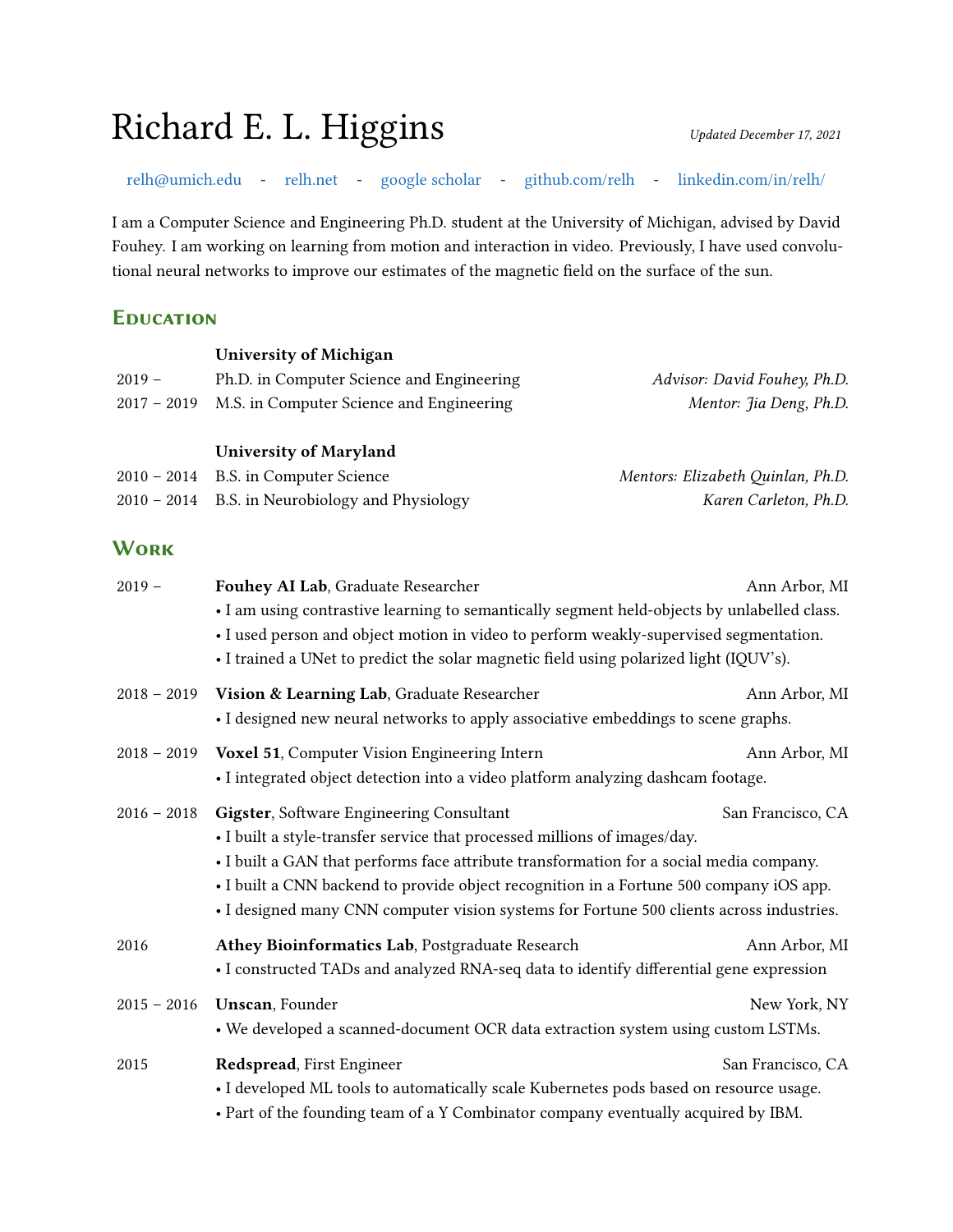| 2014 | Quinlan Neuroscience Lab, Undergraduate Research                                     | College Park, MD |
|------|--------------------------------------------------------------------------------------|------------------|
|      | • I detected seizures in mouse EEG recordings using max-margin techniques in MATLAB. |                  |
|      | 2011 - 2012 Evolution of Visual Communication Lab, Undergraduate Research            | College Park, MD |

2011 - 2013 **Co-op Housing UMD**, Housing Chair, Finance Manager College Park, MD • I found and arranged housing for the co-operative, as well as handled house finances.

• I created false-color images of colorful fish to see how cone opsins effect conspicuity.

#### **Mentees**

| $2020 -$      | Dichang Zhang, UM CSE Undergraduate student |
|---------------|---------------------------------------------|
| $2019 - 2020$ | Yige Liu, UM CSE Undergraduate student      |

## **TeacHing**

2018 Winter **EECS 442: Computer Vision**, Graduate Student Instructor, University of Michigan 2014 Spring **BSCI 440: Mammalian Physiology**, Teaching Assistant, University of Maryland

### **OUTREACH & SERVICE**

| $2020 - 2021$ | AI Lab Blog, Co-Editor, University of Michigan<br>• I solicited and edited blog posts for the University of Michigan AI Lab Blog.               |
|---------------|-------------------------------------------------------------------------------------------------------------------------------------------------|
| $2019 + 2020$ | <b>AI4ALL</b> , Instructor, University of Michigan<br>• I taught high schoolers an introductory AI course across two-week summer camps.         |
| 2019          | <b>Discover Engineering, Volunteer, University of Michigan</b><br>• I volunteered at a summer program teaching children about Computer Science. |
| $2014 -$      | <b>Hackathon Mentorship</b><br>• I mentor both at hackathons and digitally through Facebook's mentorship program.                               |

### **Citations**

| 2021 | <b>Richard E.L. Higgins</b> <sup>*</sup> , Dandan Shan <sup>*</sup> , and David F. Fouhey |  |
|------|-------------------------------------------------------------------------------------------|--|
|      | COHESIV: Contrastive Object and Hand Embeddings for Segmentation In Video                 |  |
|      | Advances in Neural Information Processing Systems 34, 2021.                               |  |
| 2021 | Richard E.L. Higgins, David F. Fouhey, Spiro K. Antiochos, Graham Barnes, Todd Hoek-      |  |
|      | sema, KD Leka, Yang Liu, Peter W. Schuck, Tamas I. Gombosi                                |  |
|      | SynthIA: A Synthetic Inversion Approximation for the Stokes Vector Fusing SDO and Hinode  |  |
|      | into a Virtual Observatory                                                                |  |
|      | Accepted to The Astrophysical Journal Supplement, 2021.                                   |  |
|      | Invited Speaker at the SDO Science Seminar, November 2021.                                |  |
| 2021 | Richard E.L. Higgins, David F. Fouhey, Dichang Zhang, Spiro K. Antiochos, Graham          |  |
|      | Barnes, Todd Hoeksema, KD Leka, Yang Liu, Peter W. Schuck, Tamas I. Gombosi               |  |